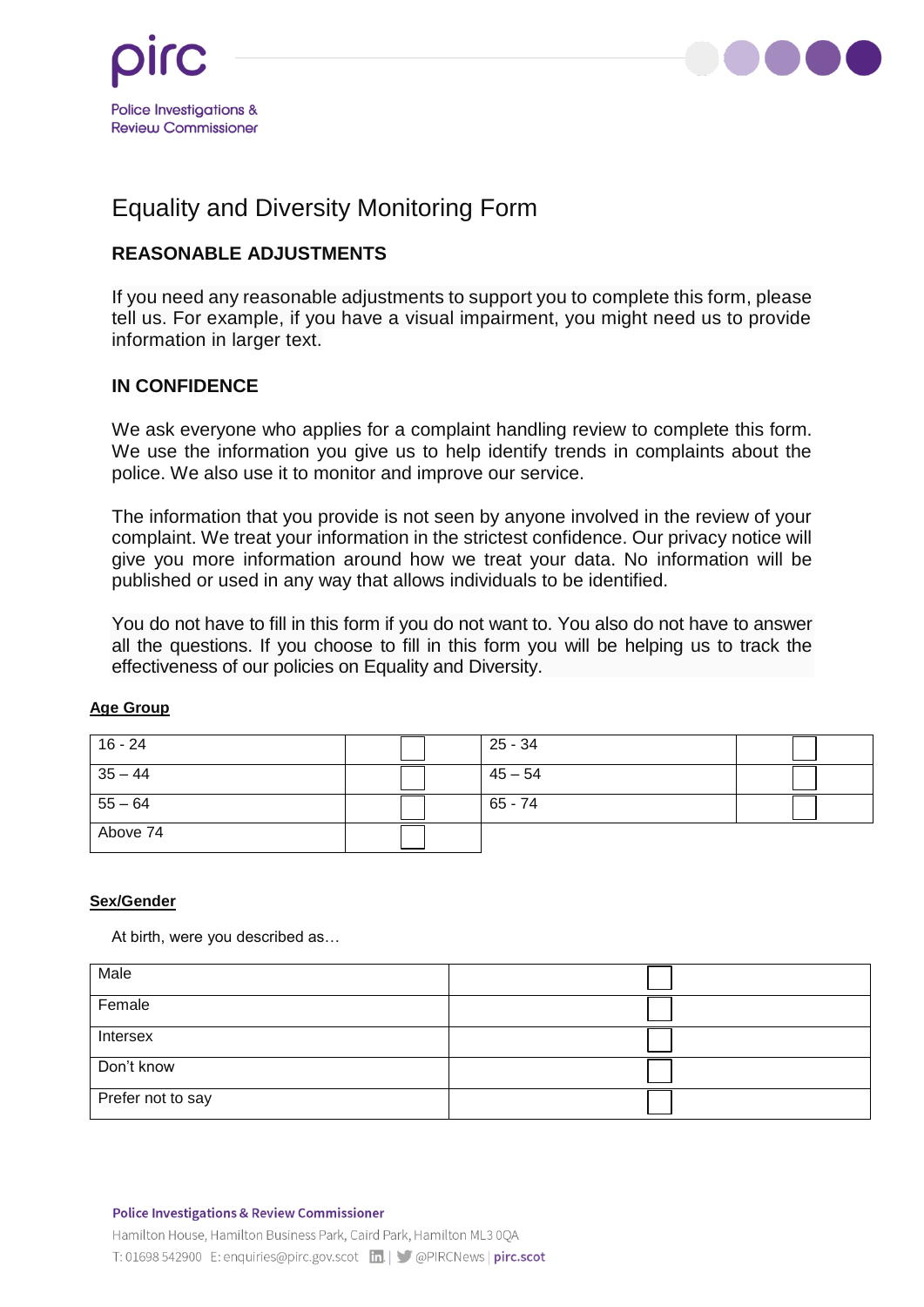



## How would you describe your gender?

| Woman             |  |
|-------------------|--|
| Man               |  |
| Transwoman        |  |
| Transman          |  |
| Non-Binary        |  |
| Don't know        |  |
| Prefer not to say |  |
| Other             |  |

#### **Sexual Orientation**

| Heterosexual or Straight                |  |
|-----------------------------------------|--|
| Gay                                     |  |
| Lesbian                                 |  |
| Bisexual                                |  |
| Other sexual orientation (please state) |  |
| Prefer not to say                       |  |

### **Ethnicity**

| White                                                  | Asian/Asian Scottish/ Asian<br><b>British</b>               |  |
|--------------------------------------------------------|-------------------------------------------------------------|--|
| Scottish                                               | Indian, Indian Scottish or Indian<br><b>British</b>         |  |
| English                                                | Pakistani, Pakistani Scottish or<br>Pakistani British       |  |
| Welsh                                                  | Bangladeshi, Bangladeshi<br>Scottish or Bangladeshi British |  |
| Irish                                                  | Chinese, Chinese Scottish or<br><b>Chinese British</b>      |  |
| <b>British</b>                                         | Prefer not to say                                           |  |
| Gypsy/Traveller                                        | Other (please state)                                        |  |
| Prefer not to say                                      |                                                             |  |
| Other Please state)                                    |                                                             |  |
| African                                                | <b>Mixed/Multiple Ethnic Groups</b>                         |  |
| African, African Scottish or African<br><b>British</b> | Any mixed or multiple ethnic<br>groups, please state        |  |

#### **Police Investigations & Review Commissioner**

Hamilton House, Hamilton Business Park, Caird Park, Hamilton ML3 0QA T: 01698 542900 E: enquiries@pirc.gov.scot hil C@PIRCNews | pirc.scot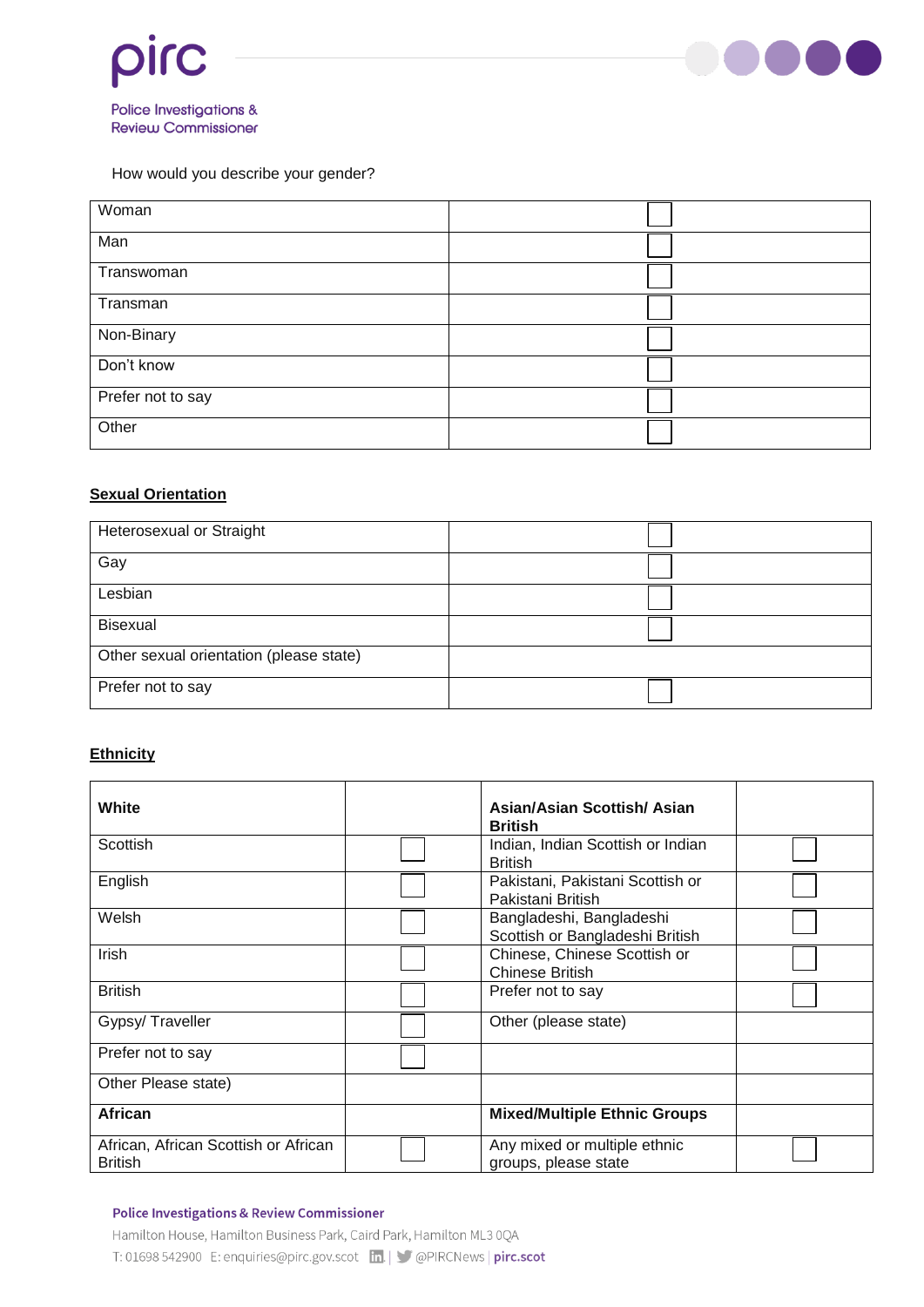



| Prefer not to say                                     | Prefer not to say    |  |
|-------------------------------------------------------|----------------------|--|
| Other (Please state)                                  | Other (Please state) |  |
| <b>Caribbean or Black</b>                             |                      |  |
| Caribbean, Caribbean Scottish<br>or Caribbean British |                      |  |
| <b>Other Ethnic Group (Please</b><br>state)           |                      |  |
| Arab, Arab Scottish or Arab British                   |                      |  |
| Other, please state                                   |                      |  |

## **Religion or Belief**

| None                 |  |
|----------------------|--|
| Church of Scotland   |  |
| Roman Catholic       |  |
| Other Christian      |  |
| <b>Buddhist</b>      |  |
| Hindu                |  |
| Jewish               |  |
| Muslim               |  |
| Sikh                 |  |
| Prefer not to say    |  |
| Other (Please state) |  |

## **Disability**

Do you have any of the following, which have lasted, or are expected to last, at least 12 months?

Tick all that apply

| Deafness or partial hearing loss                   |  |
|----------------------------------------------------|--|
| <b>Blindness or partial sight loss</b>             |  |
| Full or partial loss of voice or difficulty        |  |
| speaking (a condition that requires you to use     |  |
| equipment to speak)                                |  |
| Learning disability (a condition that you have     |  |
| had since childhood that affects the way you       |  |
| learn, understand information and communicate)     |  |
| Learning difficulty (a specific learning condition |  |
| that affects the way you learn and process         |  |
| information)                                       |  |

#### **Police Investigations & Review Commissioner**

Hamilton House, Hamilton Business Park, Caird Park, Hamilton ML3 0QA T: 01698 542900 E: enquiries@pirc.gov.scot hil C@PIRCNews | pirc.scot